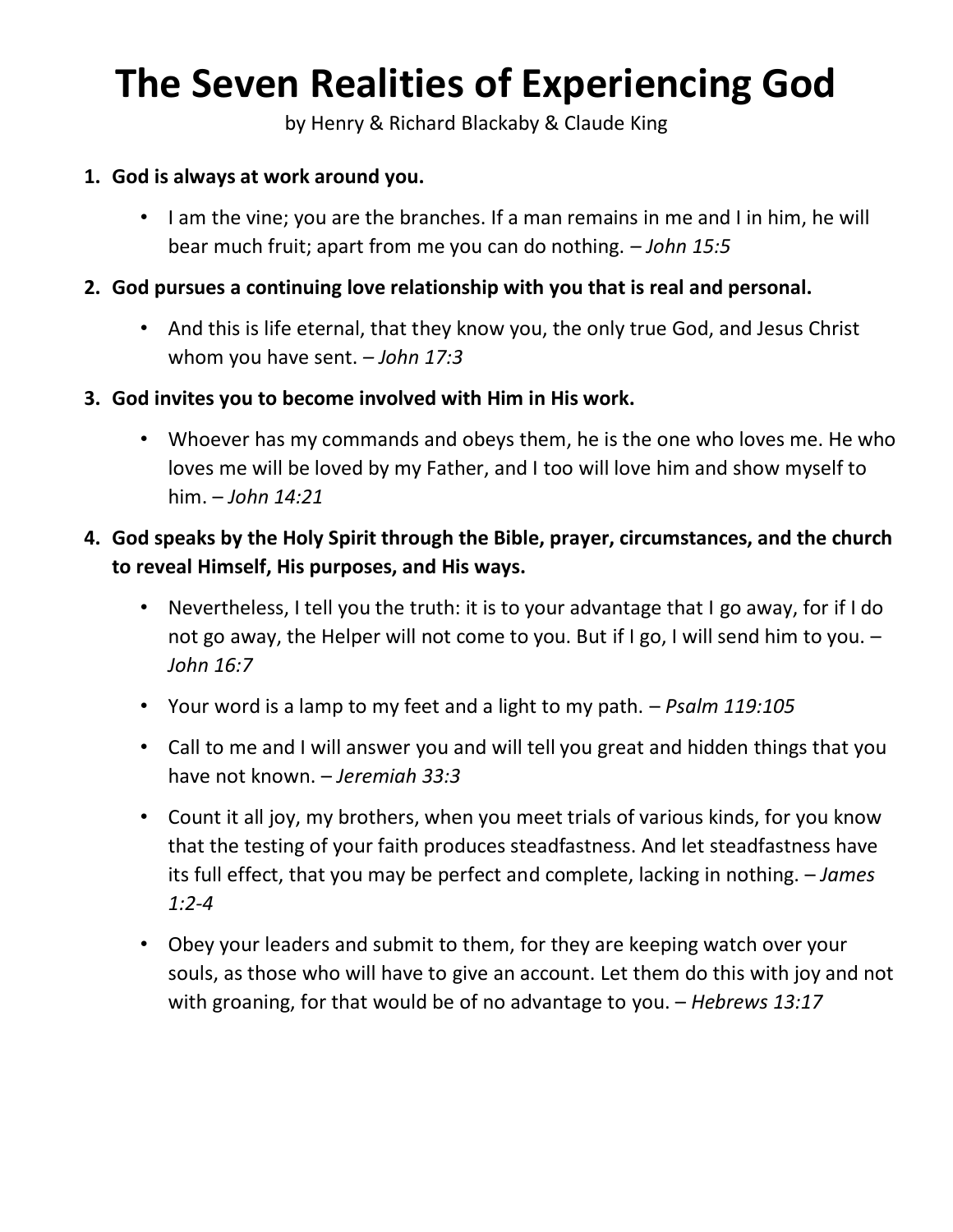- **5. God's invitation for you to work with Him always leads you to a crisis of belief that requires faith and action.** (Turn in your Bible to Hebrews 11.)
	- And without faith it is impossible to please him, for whoever would draw near to God must believe that he exists and that he rewards those who seek him. – *Hebrews 11:6*
		- Abel offered a righteous sacrifice to God. (Heb. 11:4)
		- Enoch pleased God by earnestly seeking him. (Heb. 11:5-6)
		- Noah built an ark to save his family. (Heb. 11:7)
		- Abraham made his home in a foreign country. (Heb. 11:8-19)
		- Joseph gave instructions to bury his bones in the promised land. (Heb. 11:22)
		- Moses chose to be mistreated along with God's people (25-26); left Egypt (27); and kept the Passover (28). (Heb. 11:24-28)
		- The Israelites marched around the walls of Jericho. (Heb. 11:29-30)
		- Rahab welcomed the Israelite spies. (Heb. 11:31)
	- In Hebrews 11:32-40, those who exercised faith experienced BOTH good and bad outcomes.
		- Good (32-35a): conquered kingdoms, enforced justice, obtained promises, stopped the mouths of lions, quenched the power of fire, escaped the edge of the sword, made strong out of weakness, became mighty in war, put foreign armies to flight, women received back their dead…
		- Bad (35b-38): some were tortured, some refused to accept release, suffered mocking and flogging, chains and imprisonment, sawn in two, killed with the sword, placed in animal skins, destitute, afflicted, mistreated, wandering about in deserts and mountains and dens and caves of the earth, did not receive what was promised while alive on the earth…

**Hebrews 11:38** – *"of whom the world was not worth…"*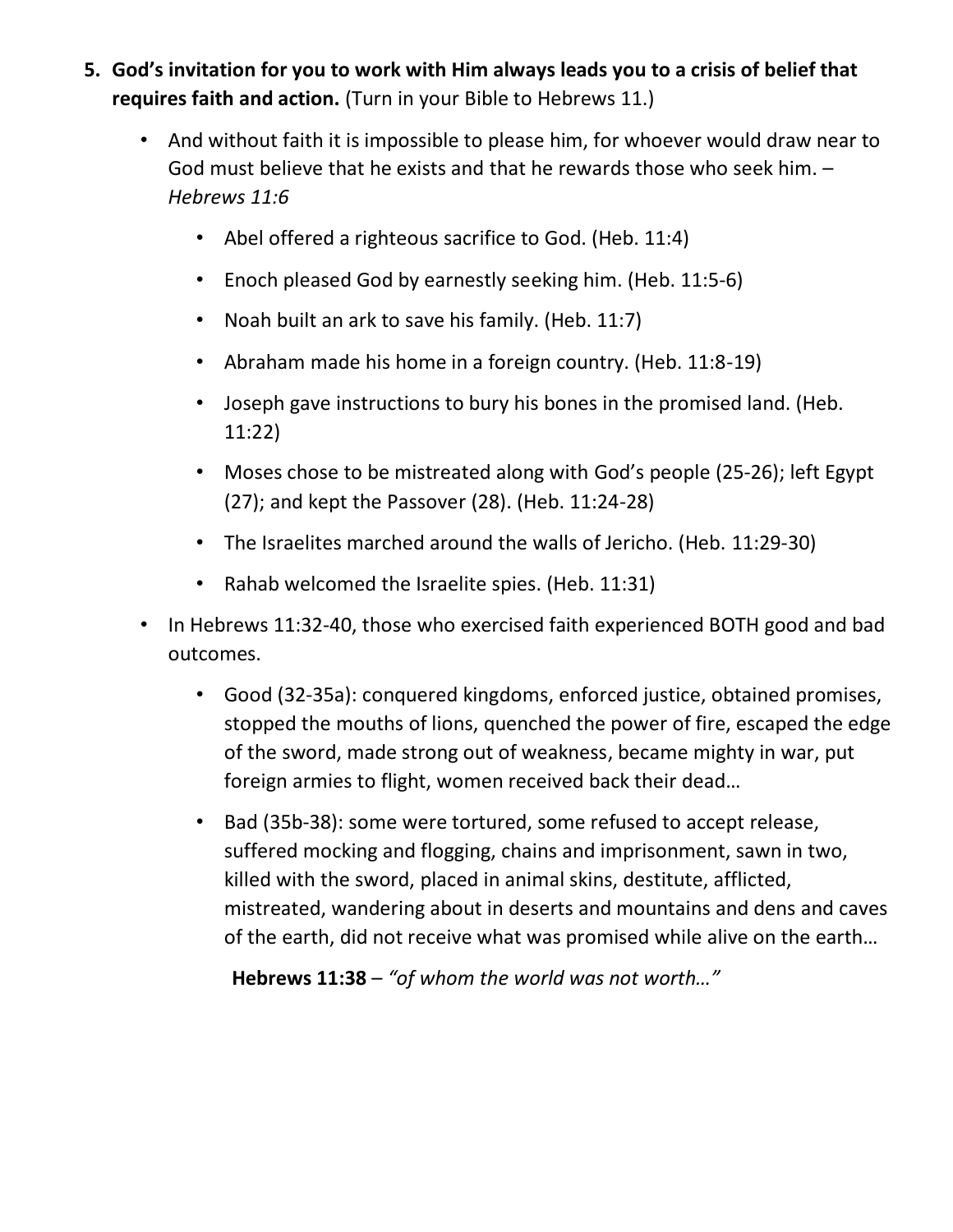## **6. You must make major adjustments in your life to join God in what He is doing.**

- So therefore, any one of you who does not renounce all that he has cannot be my disciple. – *Luke 14:33*
- Recount the story of Elisha in I Kings 19:15-21 & contrast it with the story of the Rich Young Ruler in Luke 18:18-23.
	- What adjustment was required of each?
		- Elisha: He had to leave farming.
		- Rich Young Ruler: He had to give away all of his wealth.
	- What was the response of each?
		- Elisha: He left farming and burned his oxen and equipment.
		- Rich Young Ruler: Remained rich and unsaved.
- **7. You come to know God by experiences as you obey Him, and He accomplishes His work through you.**
	- Jesus answered him, "If anyone loves me, he will keep my word, and my Father will love him, and we will come to him and make our home with him. – *John 14:23*

**Illustration:** Experiencing God through the ministry transition to Minneapolis, Mn.

- I met Heather at Northland Baptist Bible College. We were married two weeks after graduation in 1996. We moved to Minneapolis, MN to help my parents start Family Baptist Church.
	- o I had the privilege of serving as youth/assistant pastor from 1997 to 2005.
	- o God provided FBC \$300,000 from Fourth Baptist Church (sending church) to help get FBC started.
	- o Later God provided \$1,000,000 to purchase the current building that houses the church (2201 Girard Ave N, Mpls, MN 55411).
	- o I completed graduate work at Central Baptist Theological Seminary in 2000.
	- o I started a doctorate in URBAN MISSIONS from Westminster Theological Seminary in Glensdale, PA in the summer of 2003.
	- o Family Baptist Church sent Heather and me to start All Nations Baptist Church in the summer of 2005.
- While serving as senior pastor of ANBC, I also taught as an adjunct professor at a couple different institutions. God used these times of teaching to draw my heart toward a fulltime teaching position TO TRAIN MEN AND WOMEN FOR URBAN CHURCH MINISTRY.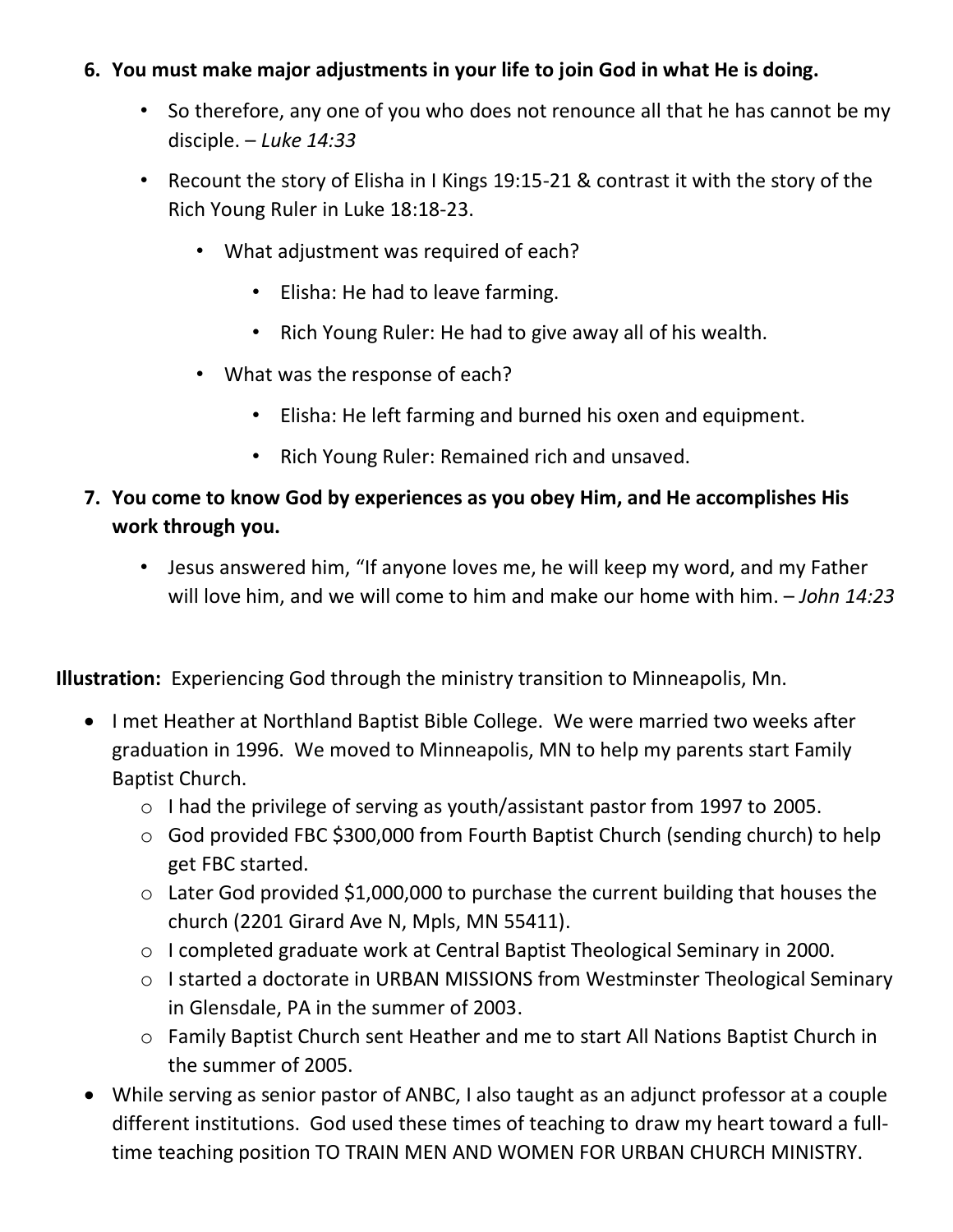- Heather and I chose to fast and pray to know God's will regarding the prompting He placed on my heart to teach in a full-time capacity.
- **Three weeks later, I received three phone calls from seminaries and** colleges. *Each led by saying that "God had moved in their heart to contact me to see if I would be interested in teaching at their school."*
- o We accepted an invitation for me to teach at BJU in 2007.
- o We started Palmetto Baptist Church in March of 2010.
	- **Property** 
		- God provided a storefront facility to meet in free of charge.
		- God provided a church building to rent after 6 months of us meeting (620 Powdersville Main).
		- God provided a variety of locations for us to meet in over the years including Concrete Primary School gym, Powdersville High School, an office building near 620 Powdersville Main, and Velocity Sport Center.
		- God allowed us favor in the eyes of the elders at Bethesda United Methodist Church. One of the elders from Bethesda sold us a piece of property and self-financed the deal (Cely Lane Property).
			- o The members of PBC paid off the mortgage.
			- o The property is under contract to be sold (for more than 2x what we purchased it for…)
		- In the summer of 2020, PBC purchased a new piece of property (McNealy Road) to serve as the future home of the church building!
	- **Programs** 
		- As the church has grown, so have the needs for programs to meet the needs of the people. Some of the highlights include the formation of Palmetto College Group (with the smaller groups known as Palm Groups), D-Groups, Youth Group, Thrive Group, and LIFE Group.
		- Church Planting (Centerpointe Baptist Church in Huntersville, NC, Cross View Church in Orrville, OH, and the current efforts in process to plant a Deaf Church).
		- Church Revitalization (Griggs Memorial Baptist Church; Gethsemane Baptist Church; White Oak Baptist Church; and Bethel Bible Missionary Church).
	- **People** 
		- Missions
			- o Alex Francia
			- o Chris and Mary Spitzer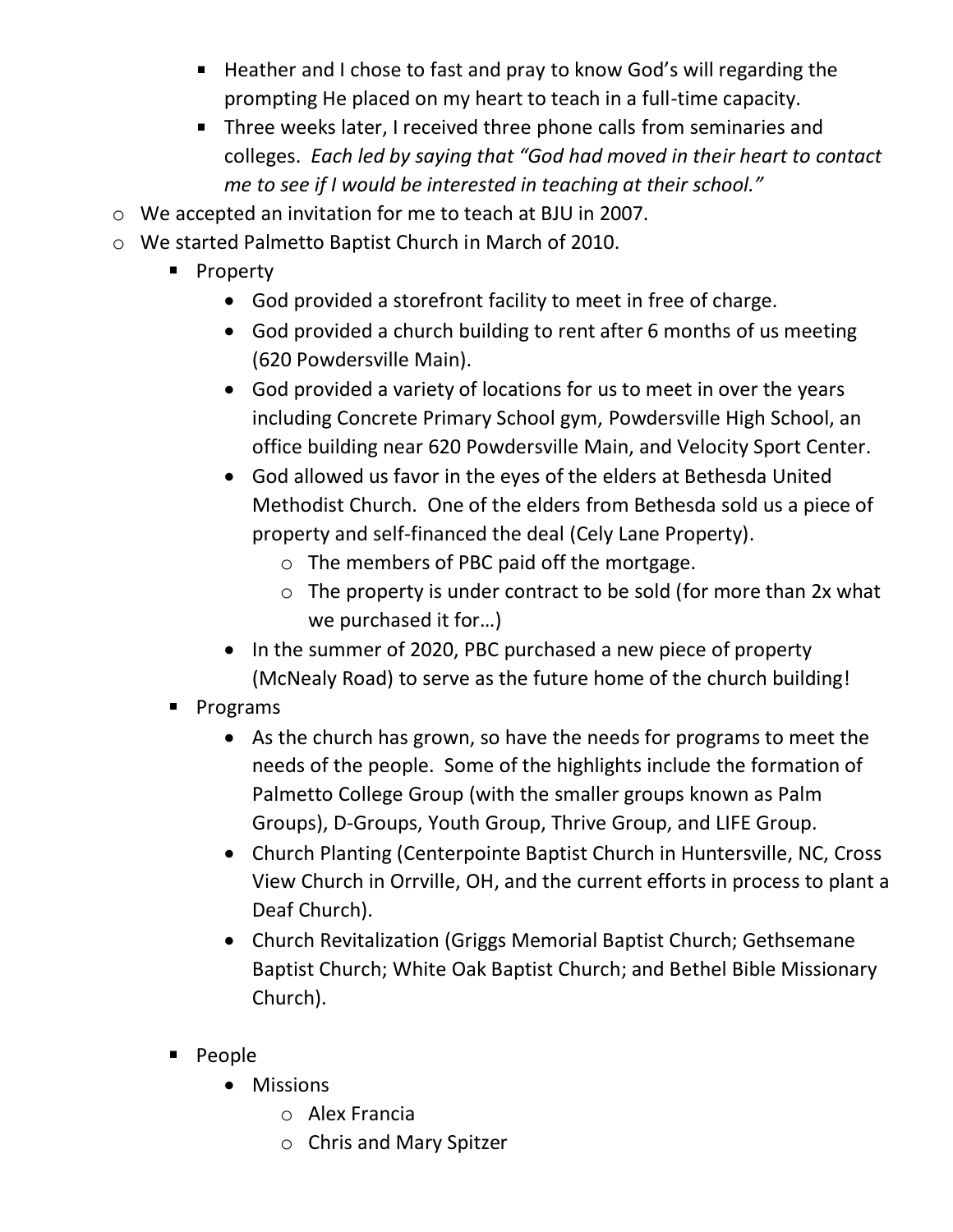- o Heston and Rebekah Blake
- o John and Kristen Marino
- o Niah and Allisha Merrill
- o David and Darlene Sperr
- o Joe and Beka Davis
- o Scott and Christina Schulman
- o Hannah Bender
- o Alexis Shoemaker
- o Jeff and Joanna Davis
- o Paul and Deanna Miller
- o Michael and Jessica Dunlop
- o Rusty VanDonkelaar
- Ministry
	- o Matt Bronkema
	- o John Hollifield
	- o Glen Huff
	- o Austin Ohly
	- o Brandon Ironside
	- o Shelly Mills
	- o Amanda Blake
	- o Suzanne Villegas
	- o Emily May
- Pastors
	- o Kurt Stephens
	- o Jason Little
	- o Mike Durso
	- o Bill Eisaman
	- o Jonathan West
	- o Ralph Gruendling
	- o Ken Bixby
	- o Koko Korver
	- o Jairo Villegas
	- o Josh Stephens
- Deacons
	- o Josh Bracewell
	- o Jared Burgess
	- o Joe Bush
	- o Kirk Hensarling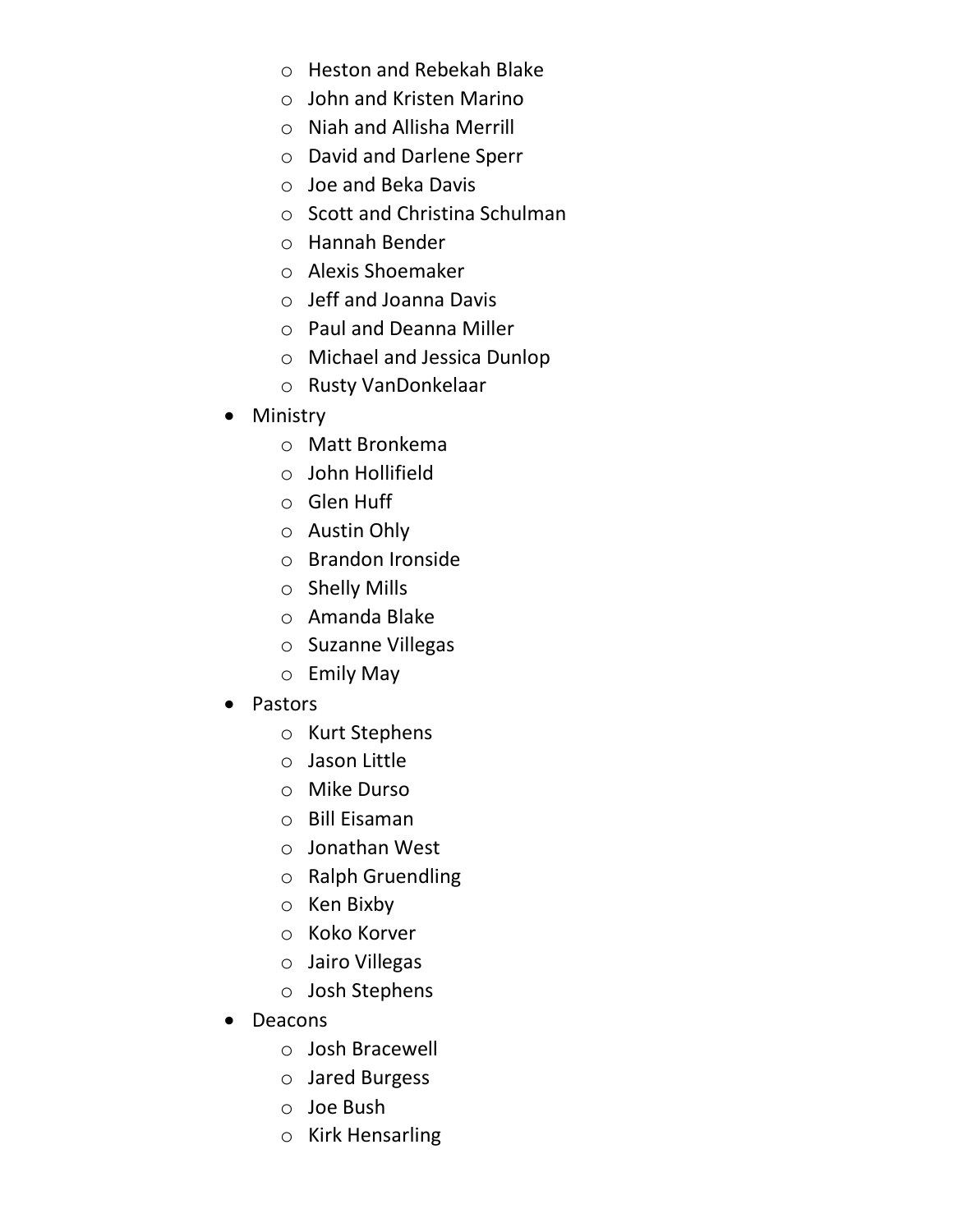- o Troy Hensarling
- o John Hollifield
- o Glen Huff
- o Brandon Ironside
- o Brandt Mills
- o Charles Naselli
- o Austin Ohly
- o Kevin Schmidt
- o John Summerlin
- o Jonathan West
- o Dan Zakes
- Watching "Free Burma Rangers" with Kirk and Heidi Hensarling.
	- o It was a call to make sure you are participating in the "good work that God had preordained for you" (Eph. 2:10).
- Receiving the phone call from my dad that my brother, Karsten Ormiston, died suddenly from heart failure on November 10, 2019.
	- o I conducted his funeral. I was moved by the number of people from every ethnic and social economic group gathered to honor the life of my brother. It reminded me of what used to be at FBC.
- Covid-19 pandemic impacted all of us.
	- o It specifically allowed me time to slow down to think and pray.
- May 25, 2020, George Floyd died in Minneapolis, MN and sparked a national movement of riots in the inner cities across our land.
- Minneapolis stared to BURN!
- I returned to prayer for peace in our cities. (Jeremiah 29:7)
	- o I spoke with my fellow pastors about the stirring on my heart to personally reengage in urban ministry.
- Watch this 4-minute video of how the violence impacted my parents and FBC.
- In August of 2020, Heather and I flew to MN to encourage my parents and seek the damage first-hand. It was an overwhelming experience!
- In September of 2020, upon reaching his  $70<sup>th</sup>$  birthday, my Dad announced his decision to step away from his responsibilities as the senior pastor of FBC. He called the church to begin the search for his replacement.
- I was contacted by the chairman of the pulpit committee about being a candidate for the open position.
- I informed the pastors and deacons and asked them to join me in praying about whether I should pursue this opportunity.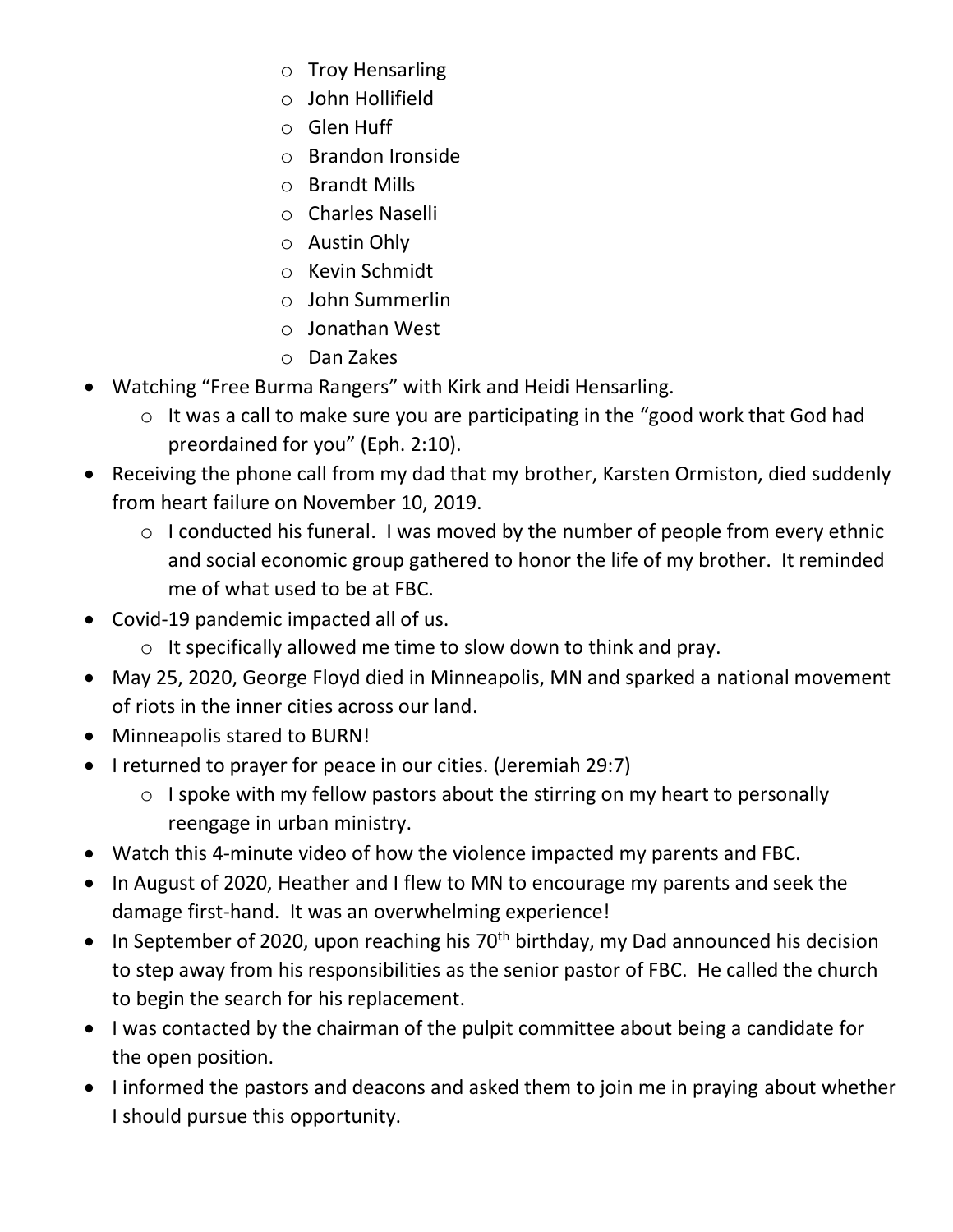- In October of 2020, my Dad spoke at a chapel for Faith Baptist Bible College. He had a conversation with the president of Faith and confidentially shared that the pulpit committee had reached out to me. When Jim Tillotson asked what it would take to make something like this happen, my Dad threw out the number of \$30K for help with the transition (moving expenses, health insurance starter, new website… etc). A day later, Jim met with a generous donor who asked if he knew anyone heading into urban ministry who could use a one-time gift. Jim: "How much were you thinking?" Donor: "Around \$30K.
- While an amazing potential, the proof is in donations made not donations suggested. While waiting, I took some time to write down the pros and cons of making a potential move back to MN. It wasn't hard to come up with numerous positives about staying here at PBC. In the midst of that process… I RECEIVED A PHONE CALL FROM THE DONOR. HE WIRED THE MONEY TO FBC WITHIN THE NEXT WEEK.
- When we returned to MN to officially candidate, I asked Heather if she would see if there were any D2 schools in MN as potentials for Elijah to play. She identified Concordia University. A connection was made with the coaching staff. After viewing some of his film and talking with him via Zoom, they offered him a FULL RIDE SCHOLARSHIP.
- FBC voted last Sunday to extend me a call to serve as their next senior pastor. The vote was 97% in favor of extending the call.
- Last Sunday afternoon, the chairman of the pulpit committee called me with the news.
- I accepted the invitation.
- I informed the pastors and deacons that afternoon.
- They formed a pulpit committee.
- The pulpit committee had their first meeting on Tuesday of this past week.
- This week, all the members of PBC will receive a survey form intended to assist the committee with the type of candidate you are interested in seeing here at PBC and a place to nominate qualified candidates.

## **APPLICATION:**

- God is always at work around you.
	- Where is God at work around you?
- God pursues a continuing love relationship with you that is real and personal.
	- How is your personal relationship with God going?
- God invites you to become involved with Him in His work.